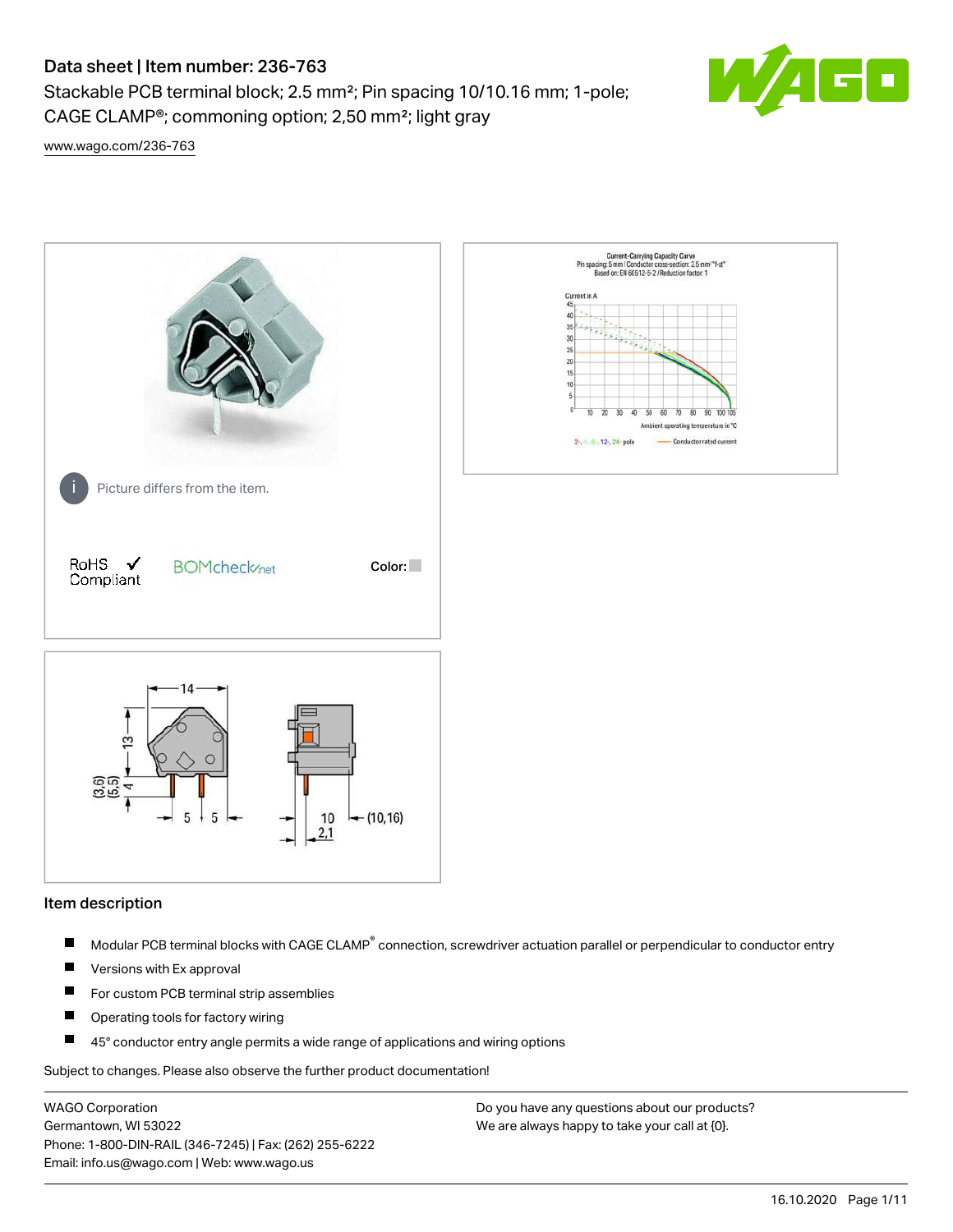

 $\blacksquare$ Set to metric or inch pin spacing by compressing PCB terminal strips or pulling them apart

# Data

# Electrical data

## Ratings per IEC/EN 60664-1

| Ratings per                 | IEC/EN 60664-1                                                        |
|-----------------------------|-----------------------------------------------------------------------|
| Rated voltage (III / 3)     | 630 V                                                                 |
| Rated surge voltage (III/3) | 8 <sub>kV</sub>                                                       |
| Rated voltage (III/2)       | 1000 V                                                                |
| Rated surge voltage (III/2) | 8 <sub>kV</sub>                                                       |
| Nominal voltage (II/2)      | 1000 V                                                                |
| Rated surge voltage (II/2)  | 8 <sub>kV</sub>                                                       |
| Rated current               | 24 A                                                                  |
| Legend (ratings)            | $(III / 2)$ $\triangle$ Overvoltage category III / Pollution degree 2 |

#### Ratings per UL 1059

| Approvals per                  | UL 1059 |
|--------------------------------|---------|
| Rated voltage UL (Use Group B) | 300 V   |
| Rated current UL (Use Group B) | 15 A    |
| Rated voltage UL (Use Group D) | 300 V   |
| Rated current UL (Use Group D) | 10 A    |

#### Ratings per CSA

| Approvals per                   | CSA   |
|---------------------------------|-------|
| Rated voltage CSA (Use Group B) | 300 V |
| Rated current CSA (Use Group B) | 15 A  |
| Rated voltage CSA (Use Group D) | 300 V |
| Rated current CSA (Use Group D) | 10 A  |

#### Connection data

| Connection technology                           | CAGE CLAMP                              |
|-------------------------------------------------|-----------------------------------------|
| Actuation type                                  | Operating tool                          |
| Solid conductor                                 | $0.08$ 2.5 mm <sup>2</sup> / 28  12 AWG |
| Fine-stranded conductor                         | $0.082.5$ mm <sup>2</sup> / 28  12 AWG  |
| Fine-stranded conductor; with insulated ferrule | $0.251.5$ mm <sup>2</sup>               |

Subject to changes. Please also observe the further product documentation!

WAGO Corporation Germantown, WI 53022 Phone: 1-800-DIN-RAIL (346-7245) | Fax: (262) 255-6222 Email: info.us@wago.com | Web: www.wago.us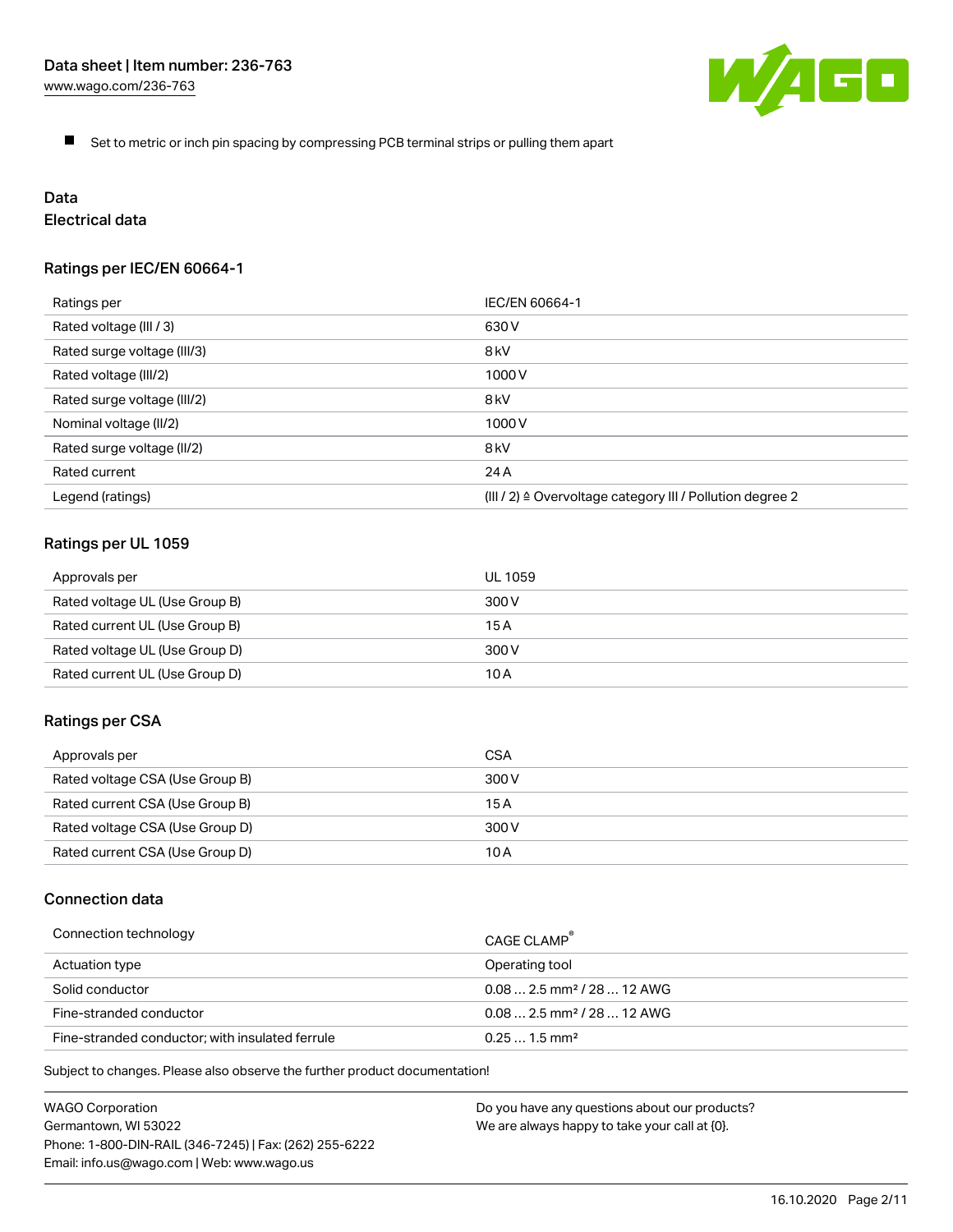[www.wago.com/236-763](http://www.wago.com/236-763)



| Fine-stranded conductor; with uninsulated ferrule | $0.251.5$ mm <sup>2</sup> |
|---------------------------------------------------|---------------------------|
| Strip length                                      | $56$ mm / 0.2  0.24 inch  |
| Conductor connection direction to PCB             | 45°                       |
| Pole No.                                          |                           |
| Total number of connection points                 |                           |
| Total number of potentials                        |                           |
| Number of connection types                        |                           |
| Number of levels                                  |                           |
| Note (conductor cross-section)                    | 12 AWG: THHN, THWN        |

# Physical data

| Pin spacing                          | 10/10.16 mm / 0.394/0.4 inch |
|--------------------------------------|------------------------------|
| Width                                | 12.2 mm / 0.48 inch          |
| Height                               | 17 mm / 0.669 inch           |
| Height from the surface              | 13 mm / 0.512 inch           |
| Depth                                | 14 mm / 0.551 inch           |
| Solder pin length                    | 4 mm                         |
| Solder pin dimensions                | $0.7 \times 0.7$ mm          |
| Drilled hole diameter with tolerance | 1.1 <sup>(+0.1)</sup> mm     |

## PCB contact

| PCB contact                         | THT                                 |
|-------------------------------------|-------------------------------------|
| Solder pin arrangement              | within the terminal block (in-line) |
| Number of solder pins per potential |                                     |

## Material Data

| Color                       | light gray                            |
|-----------------------------|---------------------------------------|
| Material group              |                                       |
| Insulation material         | Polyamide (PA66)                      |
| Flammability class per UL94 | V <sub>0</sub>                        |
| Clamping spring material    | Chrome nickel spring steel (CrNi)     |
| Contact material            | Electrolytic copper $(E_{\text{Cl}})$ |
| Contact plating             | tin-plated                            |
| Fire load                   | $0.024$ MJ                            |
| Weight                      | 1.3 <sub>g</sub>                      |

Subject to changes. Please also observe the further product documentation!

| <b>WAGO Corporation</b>                                | Do you have any questions about our products? |
|--------------------------------------------------------|-----------------------------------------------|
| Germantown, WI 53022                                   | We are always happy to take your call at {0}. |
| Phone: 1-800-DIN-RAIL (346-7245)   Fax: (262) 255-6222 |                                               |
| Email: info.us@wago.com   Web: www.wago.us             |                                               |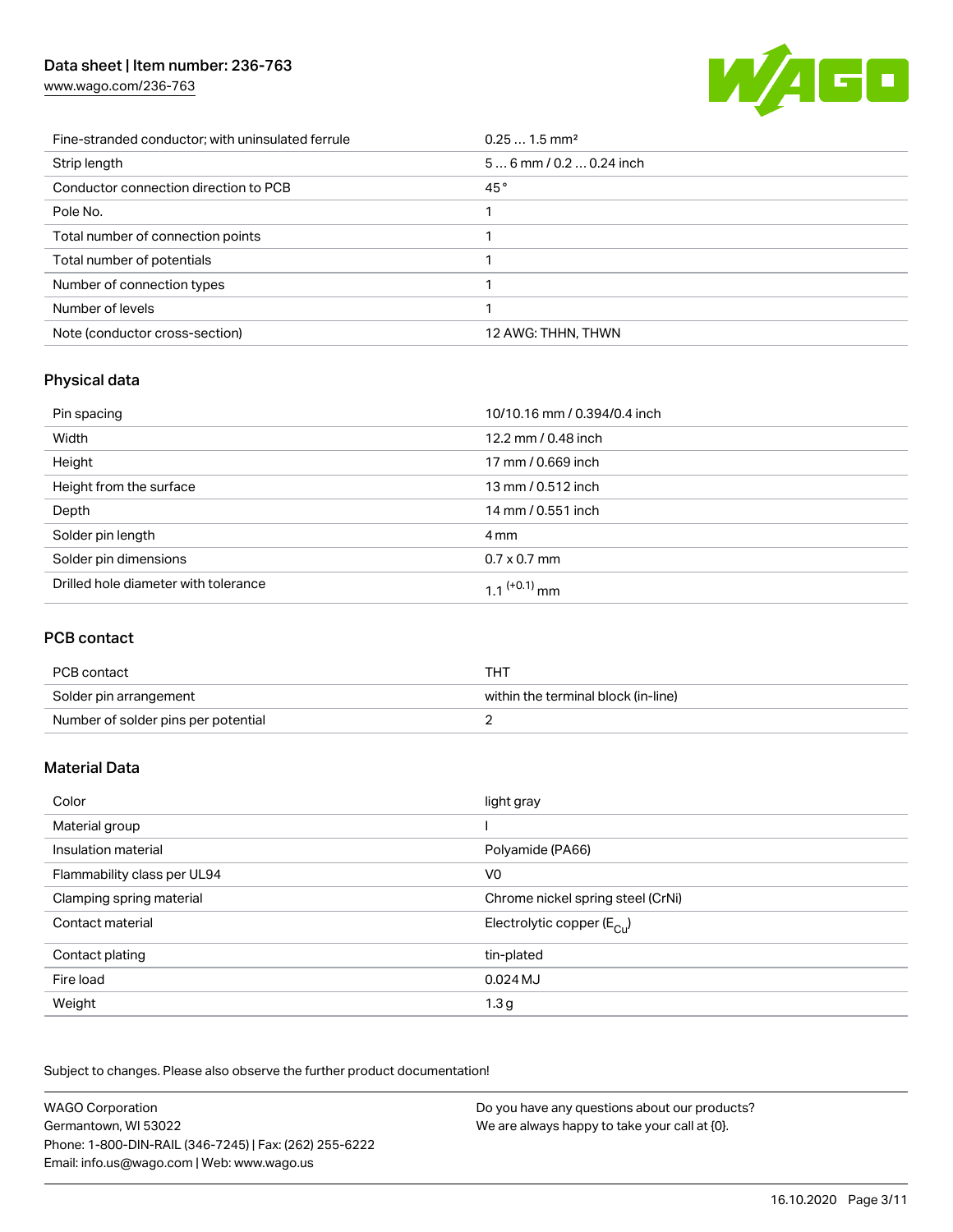

#### Environmental Requirements

| Limit temperature range | $-60+105 °C$ |
|-------------------------|--------------|
|-------------------------|--------------|

#### Commercial data

| Product Group         | 4 (Printed Circuit) |
|-----------------------|---------------------|
| Packaging type        | BOX                 |
| Country of origin     | CН                  |
| <b>GTIN</b>           | 4044918774826       |
| Customs tariff number | 85369010000         |

#### Approvals / Certificates

#### Ex-Approvals

| Logo       | Approval                                                                                 | <b>Additional Approval Text</b> | Certificate<br>name                                                          |
|------------|------------------------------------------------------------------------------------------|---------------------------------|------------------------------------------------------------------------------|
| <b>AEy</b> | <b>AEx</b><br>UL International Germany GmbH c/o Physikalisch<br>Technische Bundesanstalt | UL 60079                        | E185892<br>sec.3                                                             |
|            | <b>ATEx</b><br>Physikalisch Technische Bundesanstalt (PTB)                               | EN 60079                        | PTB 06<br>Atex 1061<br>U (II $2$ G Ex<br>ell bzw. I<br>M <sub>2</sub> Ex el) |

#### Country specific Approvals

|                         |                                                                            |                                               | Certificate |  |
|-------------------------|----------------------------------------------------------------------------|-----------------------------------------------|-------------|--|
| Logo                    | Approval                                                                   | <b>Additional Approval Text</b>               | name        |  |
|                         | <b>CCA</b>                                                                 | EN 60947                                      | NTR NL-     |  |
|                         | <b>DEKRA Certification B.V.</b>                                            |                                               | 7109        |  |
|                         | <b>CCA</b>                                                                 | EN 60998                                      | NTR NL-     |  |
|                         | DEKRA Certification B.V.                                                   |                                               | 7195        |  |
| <b>EMA</b><br>EUR       | <b>CCA</b><br>DEKRA Certification B.V.                                     | EN 60947                                      | 2168090.01  |  |
|                         | <b>CSA</b>                                                                 | C22.2 No. 158                                 | 1673957     |  |
|                         | <b>DEKRA Certification B.V.</b>                                            |                                               |             |  |
|                         | Subject to changes. Please also observe the further product documentation! |                                               |             |  |
| <b>WAGO Corporation</b> |                                                                            | Do you have any questions about our products? |             |  |

WAGO Corporation Germantown, WI 53022 Phone: 1-800-DIN-RAIL (346-7245) | Fax: (262) 255-6222 Email: info.us@wago.com | Web: www.wago.us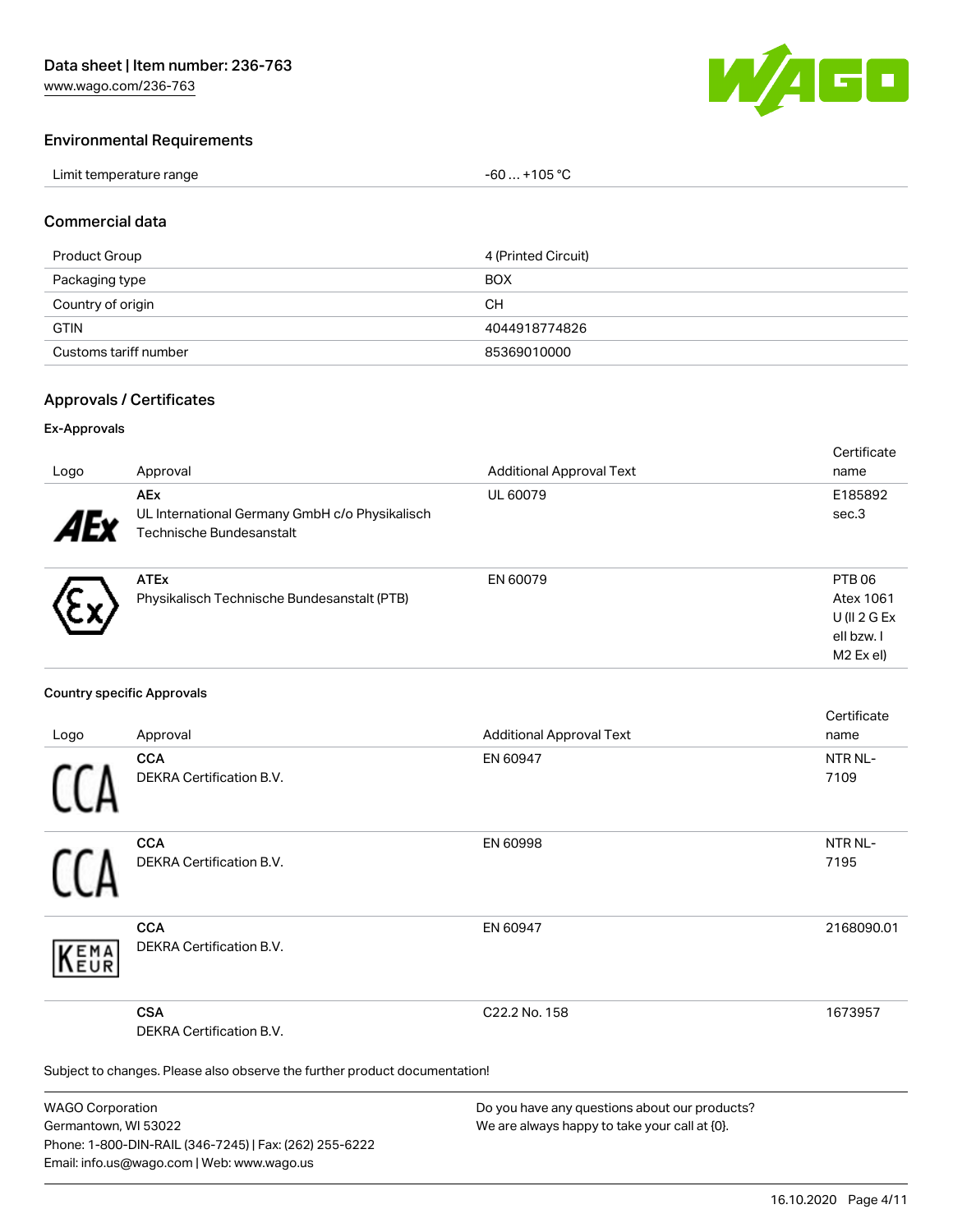



#### Ship Approvals

| Logo                             | Approval                                                | <b>Additional Approval Text</b> | Certificate<br>name |
|----------------------------------|---------------------------------------------------------|---------------------------------|---------------------|
| 彅<br><b>BUREAU</b><br>VERITAS    | BV<br>Bureau Veritas S.A.                               | <b>IEC 60998</b>                | 11915/D0<br>BV      |
| <b>DNV-GL</b><br><b>MARITIME</b> | <b>DNV GL</b><br>Det Norske Veritas, Germanischer Lloyd |                                 | TAE000016Z          |

#### UL-Approvals

|             |                                |                                 | Certificate |
|-------------|--------------------------------|---------------------------------|-------------|
| Logo        | Approval                       | <b>Additional Approval Text</b> | name        |
|             | UR                             | <b>UL 1059</b>                  | 20180629-   |
| $\Box$<br>n | Underwriters Laboratories Inc. |                                 | E45172      |

#### Counterpart

## Compatible products

#### ferrule

| Item no.: 216-101<br>Ferrule; Sleeve for 0.5 mm <sup>2</sup> / AWG 22; uninsulated; electro-tin plated; silver-colored  | www.wago.com/216-101 |
|-------------------------------------------------------------------------------------------------------------------------|----------------------|
| Item no.: 216-102<br>Ferrule; Sleeve for 0.75 mm <sup>2</sup> / AWG 20; uninsulated; electro-tin plated; silver-colored | www.wago.com/216-102 |
| Item no.: 216-103<br>Ferrule; Sleeve for 1 mm <sup>2</sup> / AWG 18; uninsulated; electro-tin plated                    | www.wago.com/216-103 |
| Item no.: 216-104<br>Ferrule; Sleeve for 1.5 mm <sup>2</sup> / AWG 16; uninsulated; electro-tin plated; silver-colored  | www.wago.com/216-104 |
|                                                                                                                         |                      |

Subject to changes. Please also observe the further product documentation!

| <b>WAGO Corporation</b>                                | Do you have any questions about our products? |
|--------------------------------------------------------|-----------------------------------------------|
| Germantown, WI 53022                                   | We are always happy to take your call at {0}. |
| Phone: 1-800-DIN-RAIL (346-7245)   Fax: (262) 255-6222 |                                               |
| Email: info.us@wago.com   Web: www.wago.us             |                                               |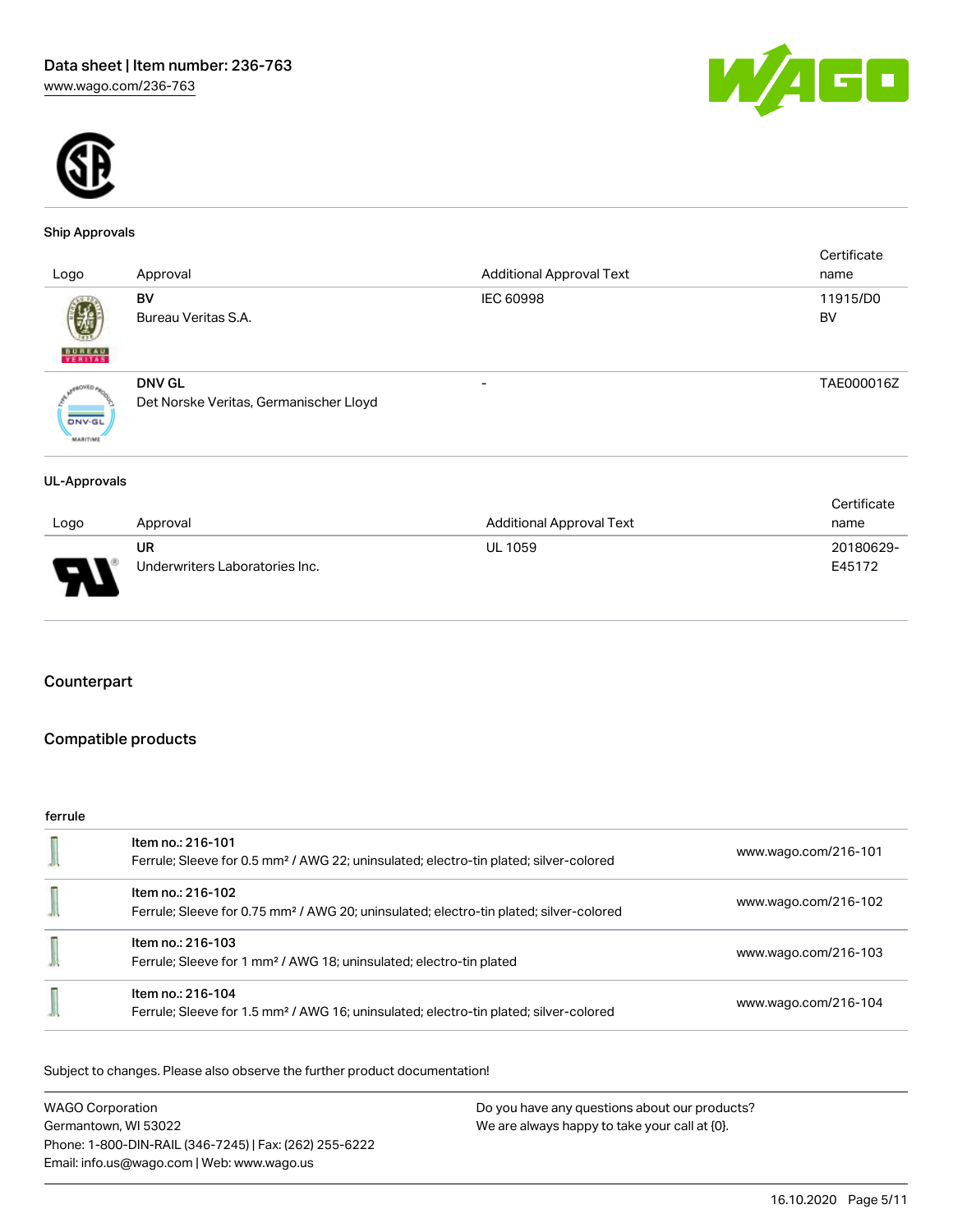[www.wago.com/236-763](http://www.wago.com/236-763)



| Item no.: 216-131<br>Ferrule; Sleeve for 0.25 mm <sup>2</sup> / AWG 24; uninsulated; electro-tin plated; silver-colored                                                                           | www.wago.com/216-131 |
|---------------------------------------------------------------------------------------------------------------------------------------------------------------------------------------------------|----------------------|
| Item no.: 216-132                                                                                                                                                                                 | www.wago.com/216-132 |
| Ferrule; Sleeve for 0.34 mm <sup>2</sup> / AWG 24; uninsulated; electro-tin plated<br>Item no.: 216-141                                                                                           |                      |
| Ferrule; Sleeve for 0.5 mm <sup>2</sup> / 20 AWG; uninsulated; electro-tin plated; electrolytic copper; gastight<br>crimped; acc. to DIN 46228, Part 1/08.92                                      | www.wago.com/216-141 |
| Item no.: 216-142<br>Ferrule; Sleeve for 0.75 mm <sup>2</sup> / 18 AWG; uninsulated; electro-tin plated; electrolytic copper; gastight<br>crimped; acc. to DIN 46228, Part 1/08.92                | www.wago.com/216-142 |
| Item no.: 216-143<br>Ferrule; Sleeve for 1 mm <sup>2</sup> / AWG 18; uninsulated; electro-tin plated; electrolytic copper; gastight<br>crimped; acc. to DIN 46228, Part 1/08.92                   | www.wago.com/216-143 |
| Item no.: 216-144<br>Ferrule; Sleeve for 1.5 mm <sup>2</sup> / AWG 16; uninsulated; electro-tin plated; electrolytic copper; gastight<br>crimped; acc. to DIN 46228, Part 1/08.92; silver-colored | www.wago.com/216-144 |
| Item no.: 216-151<br>Ferrule; Sleeve for 0.25 mm <sup>2</sup> / AWG 24; uninsulated; electro-tin plated                                                                                           | www.wago.com/216-151 |
| Item no.: 216-152<br>Ferrule; Sleeve for 0.34 mm <sup>2</sup> / AWG 24; uninsulated; electro-tin plated                                                                                           | www.wago.com/216-152 |
| Item no.: 216-201<br>Ferrule; Sleeve for 0.5 mm <sup>2</sup> / 20 AWG; insulated; electro-tin plated; white                                                                                       | www.wago.com/216-201 |
| Item no.: 216-202<br>Ferrule; Sleeve for 0.75 mm <sup>2</sup> / 18 AWG; insulated; electro-tin plated; gray                                                                                       | www.wago.com/216-202 |
| Item no.: 216-203<br>Ferrule; Sleeve for 1 mm <sup>2</sup> / AWG 18; insulated; electro-tin plated; red                                                                                           | www.wago.com/216-203 |
| Item no.: 216-204<br>Ferrule; Sleeve for 1.5 mm <sup>2</sup> / AWG 16; insulated; electro-tin plated; black                                                                                       | www.wago.com/216-204 |
| Item no.: 216-221<br>Ferrule; Sleeve for 0.5 mm <sup>2</sup> / 20 AWG; insulated; electro-tin plated; white                                                                                       | www.wago.com/216-221 |
| Item no.: 216-222<br>Ferrule; Sleeve for 0.75 mm <sup>2</sup> / 18 AWG; insulated; electro-tin plated; gray                                                                                       | www.wago.com/216-222 |
| Subject to changes. Please also observe the further product documentation!                                                                                                                        |                      |
| <b>WAGO Corporation</b><br>Do you have any questions about our products?                                                                                                                          |                      |

Germantown, WI 53022 Phone: 1-800-DIN-RAIL (346-7245) | Fax: (262) 255-6222 Email: info.us@wago.com | Web: www.wago.us

We are always happy to take your call at {0}.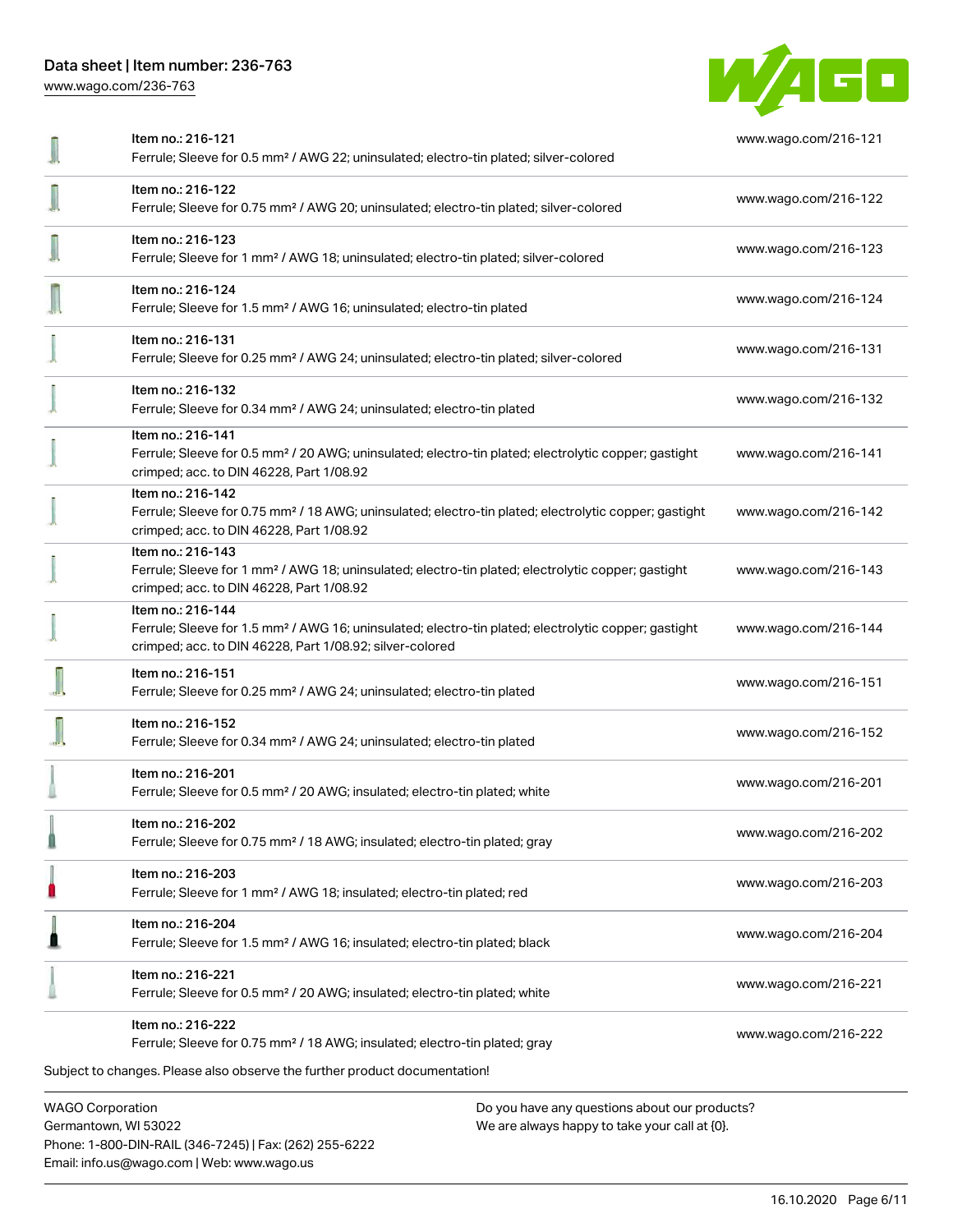

ñ



|       | Item no.: 216-223<br>Ferrule; Sleeve for 1 mm <sup>2</sup> / AWG 18; insulated; electro-tin plated; red                                                                                                 | www.wago.com/216-223 |
|-------|---------------------------------------------------------------------------------------------------------------------------------------------------------------------------------------------------------|----------------------|
| Л     | Item no.: 216-224<br>Ferrule; Sleeve for 1.5 mm <sup>2</sup> / AWG 16; insulated; electro-tin plated; black                                                                                             | www.wago.com/216-224 |
|       | Item no.: 216-241<br>Ferrule; Sleeve for 0.5 mm <sup>2</sup> / 20 AWG; insulated; electro-tin plated; electrolytic copper; gastight<br>crimped; acc. to DIN 46228, Part 4/09.90; white                  | www.wago.com/216-241 |
|       | Item no.: 216-242<br>Ferrule; Sleeve for 0.75 mm <sup>2</sup> / 18 AWG; insulated; electro-tin plated; electrolytic copper; gastight<br>crimped; acc. to DIN 46228, Part 4/09.90; gray                  | www.wago.com/216-242 |
|       | Item no.: 216-243<br>Ferrule; Sleeve for 1 mm <sup>2</sup> / AWG 18; insulated; electro-tin plated; electrolytic copper; gastight crimped; www.wago.com/216-243<br>acc. to DIN 46228, Part 4/09.90; red |                      |
|       | Item no.: 216-244<br>Ferrule; Sleeve for 1.5 mm <sup>2</sup> / AWG 16; insulated; electro-tin plated; electrolytic copper; gastight<br>crimped; acc. to DIN 46228, Part 4/09.90; black                  | www.wago.com/216-244 |
|       | Item no.: 216-262<br>Ferrule; Sleeve for 0.75 mm <sup>2</sup> / 18 AWG; insulated; electro-tin plated; electrolytic copper; gastight<br>crimped; acc. to DIN 46228, Part 4/09.90; gray                  | www.wago.com/216-262 |
|       | Item no.: 216-263<br>Ferrule; Sleeve for 1 mm <sup>2</sup> / AWG 18; insulated; electro-tin plated; electrolytic copper; gastight crimped; www.wago.com/216-263<br>acc. to DIN 46228, Part 4/09.90; red |                      |
|       | Item no.: 216-264<br>Ferrule; Sleeve for 1.5 mm <sup>2</sup> / AWG 16; insulated; electro-tin plated; electrolytic copper; gastight<br>crimped; acc. to DIN 46228, Part 4/09.90; black                  | www.wago.com/216-264 |
|       | Item no.: 216-284<br>Ferrule; Sleeve for 1.5 mm <sup>2</sup> / AWG 16; insulated; electro-tin plated; electrolytic copper; gastight<br>crimped; acc. to DIN 46228, Part 4/09.90; black                  | www.wago.com/216-284 |
|       | Item no.: 216-301<br>Ferrule; Sleeve for 0.25 mm <sup>2</sup> / AWG 24; insulated; electro-tin plated; yellow                                                                                           | www.wago.com/216-301 |
|       | Item no.: 216-302<br>Ferrule; Sleeve for 0.34 mm <sup>2</sup> / 22 AWG; insulated; electro-tin plated; green                                                                                            | www.wago.com/216-302 |
|       | Item no.: 216-321<br>Ferrule; Sleeve for 0.25 mm <sup>2</sup> / AWG 24; insulated; electro-tin plated; yellow                                                                                           | www.wago.com/216-321 |
|       | Item no.: 216-322<br>Ferrule; Sleeve for 0.34 mm <sup>2</sup> / 22 AWG; insulated; electro-tin plated; green                                                                                            | www.wago.com/216-322 |
| tools |                                                                                                                                                                                                         |                      |
|       | Item no.: 210-657<br>Operating tool; Blade: 3.5 x 0.5 mm; with a partially insulated shaft; short; multicoloured                                                                                        | www.wago.com/210-657 |

Subject to changes. Please also observe the further product documentation!

WAGO Corporation Germantown, WI 53022 Phone: 1-800-DIN-RAIL (346-7245) | Fax: (262) 255-6222 Email: info.us@wago.com | Web: www.wago.us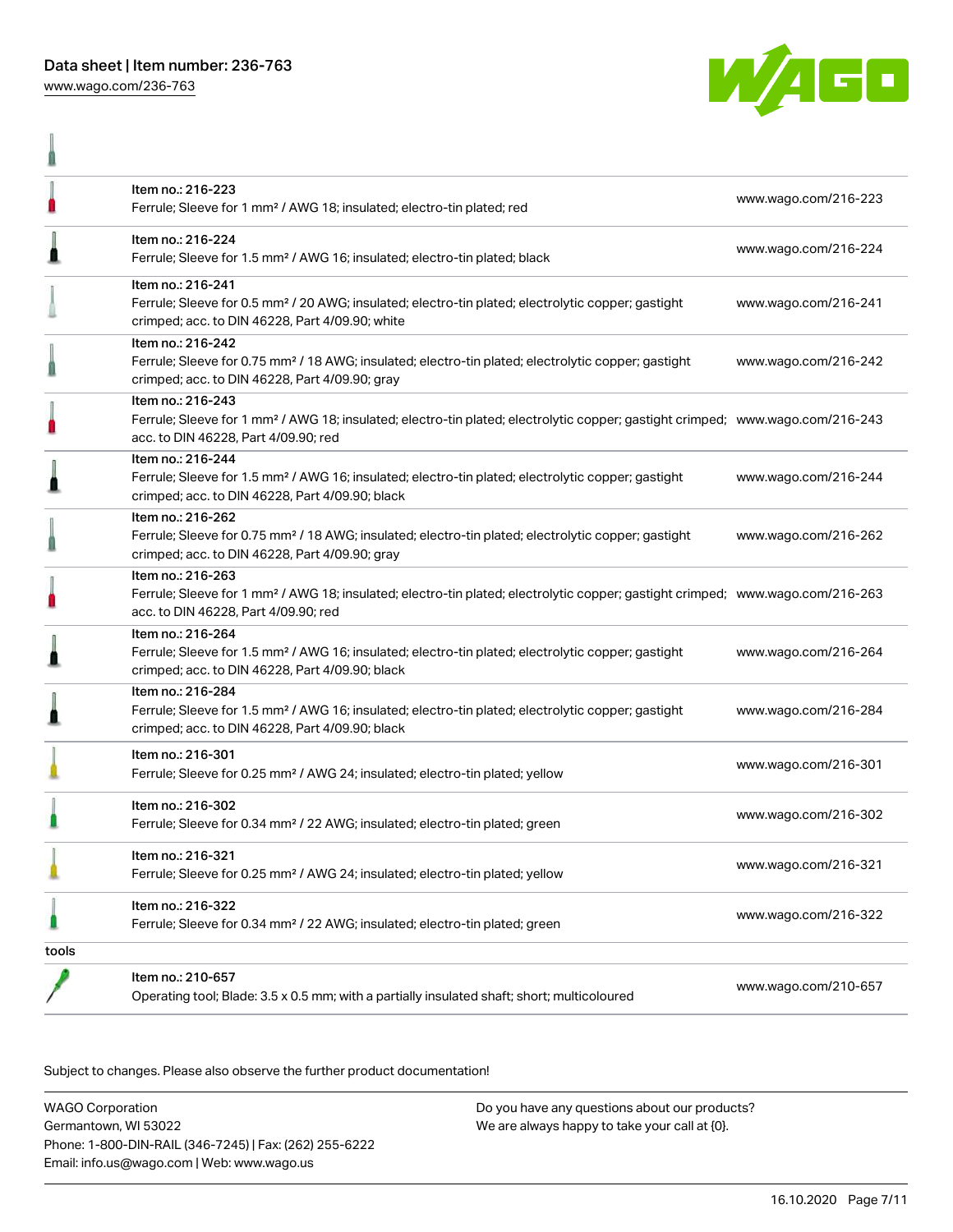

| Item no.: 210-658<br>Operating tool; Blade: 3.5 x 0.5 mm; with a partially insulated shaft; angled; short; multicoloured                                                             | www.wago.com/210-658              |
|--------------------------------------------------------------------------------------------------------------------------------------------------------------------------------------|-----------------------------------|
| Item no.: 210-720<br>Operating tool; Blade: 3.5 x 0.5 mm; with a partially insulated shaft; multicoloured                                                                            | www.wago.com/210-720              |
| Item no.: 236-332<br>Operating tool; natural                                                                                                                                         | www.wago.com/236-332              |
| Item no.: 236-335<br>Operating tool; gray                                                                                                                                            | www.wago.com/236-335              |
| Marking accessories                                                                                                                                                                  |                                   |
| Item no.: 210-332/1000-202<br>Marking strips; as a DIN A4 sheet; MARKED; 1-16 (80x); Height of marker strip: 3 mm; Strip length 182<br>mm; Horizontal marking; Self-adhesive; white  | www.wago.com/210-332<br>/1000-202 |
| Item no.: 210-332/1000-204<br>Marking strips; as a DIN A4 sheet; MARKED; 17-31 (80x); Height of marker strip: 3 mm; Strip length 182<br>mm; Horizontal marking; Self-adhesive; white | www.wago.com/210-332<br>/1000-204 |
| Item no.: 210-332/1000-206<br>Marking strips; as a DIN A4 sheet; MARKED; 33-48 (80x); Height of marker strip: 3 mm; Strip length 182<br>mm; Horizontal marking; Self-adhesive; white | www.wago.com/210-332<br>/1000-206 |
| Item no.: 210-332/1016-202<br>Marking strips; as a DIN A4 sheet; MARKED; 1-16 (80x); Height of marker strip: 3 mm; Strip length 182<br>mm; Horizontal marking; Self-adhesive; white  | www.wago.com/210-332<br>/1016-202 |
| Item no.: 210-332/1016-204<br>Marking strips; as a DIN A4 sheet; MARKED; 17-31 (80x); Height of marker strip: 3 mm; Strip length 182<br>mm; Horizontal marking; Self-adhesive; white | www.wago.com/210-332<br>/1016-204 |
| Item no.: 210-332/1016-206<br>Marking strips; as a DIN A4 sheet; MARKED; 33-48 (80x); Height of marker strip: 3 mm; Strip length 182<br>mm; Horizontal marking; Self-adhesive; white | www.wago.com/210-332<br>/1016-206 |
|                                                                                                                                                                                      |                                   |

Downloads

#### Documentation

| <b>Additional Information</b> |
|-------------------------------|
|                               |

| Apr 3, 2019 | pdf        | Download |
|-------------|------------|----------|
|             |            |          |
|             |            |          |
|             |            |          |
|             |            |          |
|             | <b>URL</b> | Download |
|             |            |          |
|             |            | 3.6 MB   |

WAGO Corporation Germantown, WI 53022 Phone: 1-800-DIN-RAIL (346-7245) | Fax: (262) 255-6222 Email: info.us@wago.com | Web: www.wago.us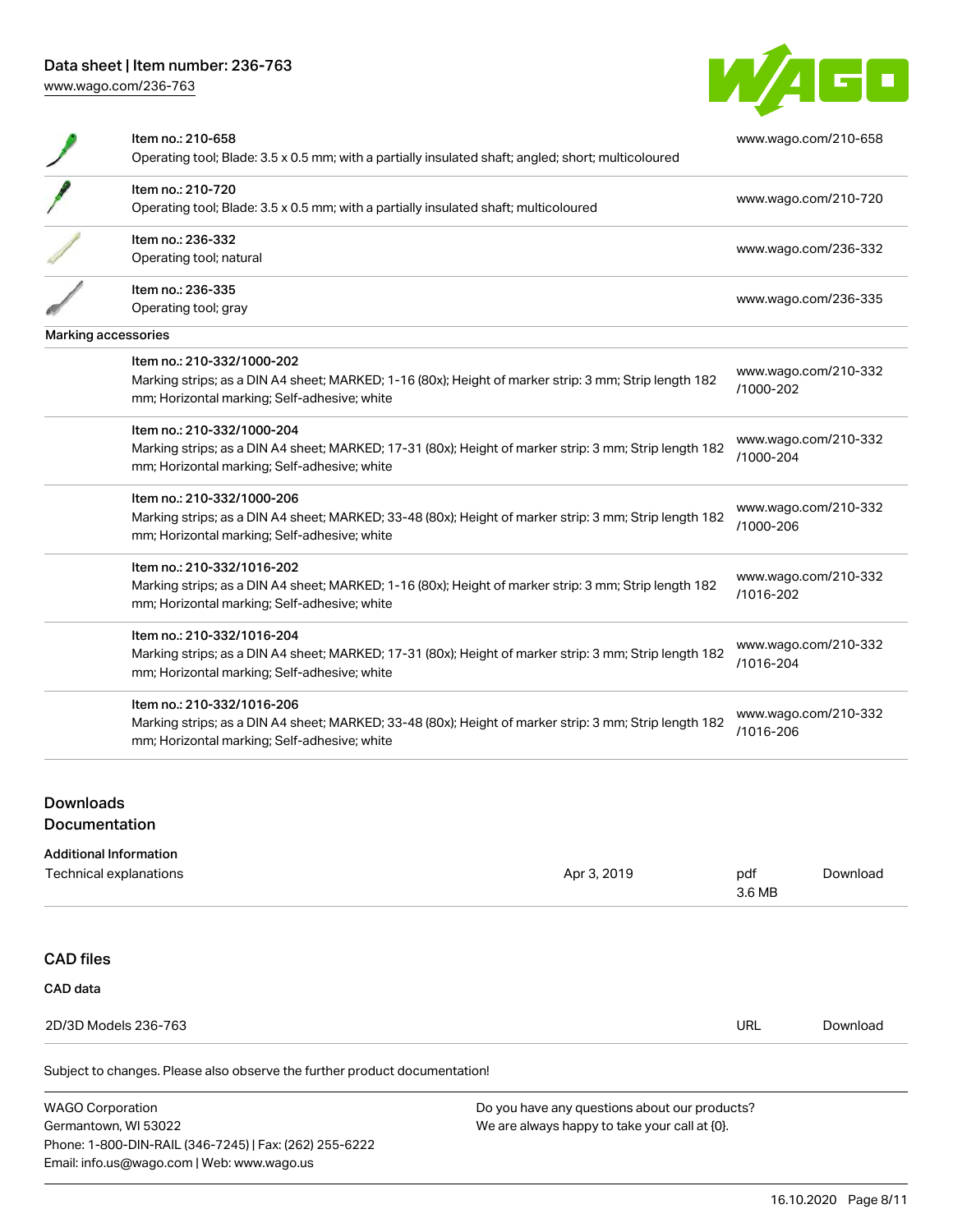

#### CAE data

|   | EPLAN Data Portal 236-763                                                                                                                                              | <b>URL</b> | Download |
|---|------------------------------------------------------------------------------------------------------------------------------------------------------------------------|------------|----------|
|   | ZUKEN Portal 236-763                                                                                                                                                   | <b>URL</b> | Download |
|   | <b>PCB Design</b>                                                                                                                                                      |            |          |
|   | Symbol and Footprint 236-763                                                                                                                                           | <b>URL</b> | Download |
|   | CAx data for your PCB design, consisting of "schematic symbols and PCB footprints",<br>allow easy integration of the WAGO component into your development environment. |            |          |
|   | Supported formats:                                                                                                                                                     |            |          |
| ш | Accel EDA 14 & 15                                                                                                                                                      |            |          |
| П | Altium 6 to current version                                                                                                                                            |            |          |
|   | Cadence Allegro                                                                                                                                                        |            |          |
| Ш | DesignSpark                                                                                                                                                            |            |          |
| ш | Eagle Libraries                                                                                                                                                        |            |          |
| ш | KiCad                                                                                                                                                                  |            |          |
| П | <b>Mentor Graphics BoardStation</b>                                                                                                                                    |            |          |
| H | Mentor Graphics Design Architect                                                                                                                                       |            |          |
| ш | Mentor Graphics Design Expedition 99 and 2000                                                                                                                          |            |          |
| ш | OrCAD 9.X PCB and Capture                                                                                                                                              |            |          |
| H | PADS PowerPCB 3, 3.5, 4.X, and 5.X                                                                                                                                     |            |          |
| ш | PADS PowerPCB and PowerLogic 3.0                                                                                                                                       |            |          |
| ш | PCAD 2000, 2001, 2002, 2004, and 2006                                                                                                                                  |            |          |
| Ш | Pulsonix 8.5 or newer                                                                                                                                                  |            |          |
| H | <b>STL</b>                                                                                                                                                             |            |          |
| H | 3D STEP                                                                                                                                                                |            |          |
| ш | TARGET 3001!                                                                                                                                                           |            |          |
| ш | View Logic ViewDraw                                                                                                                                                    |            |          |
|   | Quadcept                                                                                                                                                               |            |          |
|   | Zuken CadStar 3 and 4                                                                                                                                                  |            |          |
| ш | Zuken CR-5000 and CR-8000                                                                                                                                              |            |          |

PCB Component Libraries (EDA), PCB CAD Library Ultra Librarian

#### Installation Notes

Subject to changes. Please also observe the further product documentation!

WAGO Corporation Germantown, WI 53022 Phone: 1-800-DIN-RAIL (346-7245) | Fax: (262) 255-6222 Email: info.us@wago.com | Web: www.wago.us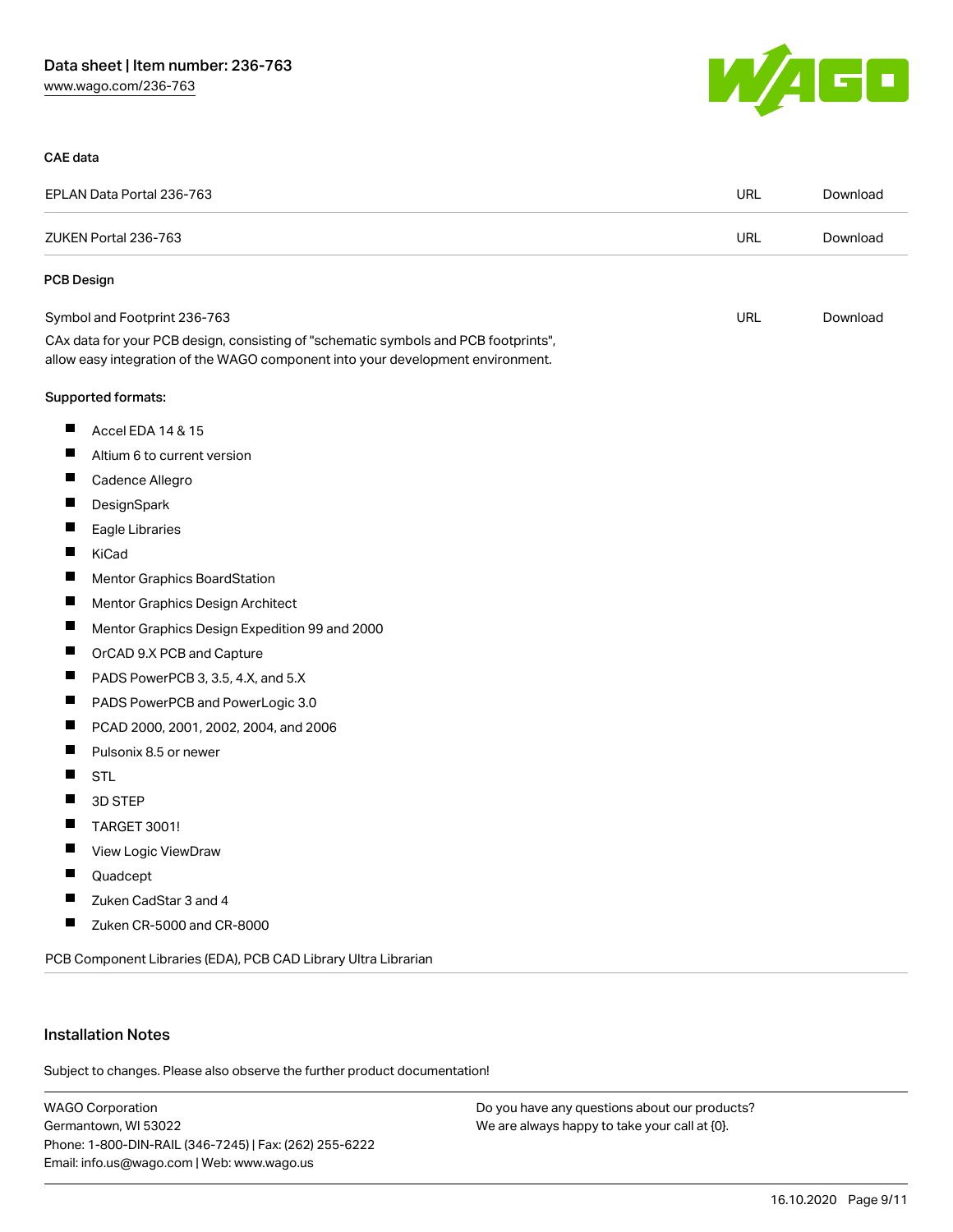[www.wago.com/236-763](http://www.wago.com/236-763)

# Ö

#### Conductor termination



Inserting a conductor via 3.5 mm screwdriver.



screwdriver.



Inserting a conductor via 3.5 mm Inserting a conductor via operating tool.

Screwdriver actuation parallel to conductor entry.

Screwdriver actuation perpendicular to conductor entry.



Compared to standard screwdrivers, these operating tools are far more convenient for wiring PCB terminal strips at factory.

Installation

Subject to changes. Please also observe the further product documentation!

WAGO Corporation Germantown, WI 53022 Phone: 1-800-DIN-RAIL (346-7245) | Fax: (262) 255-6222 Email: info.us@wago.com | Web: www.wago.us